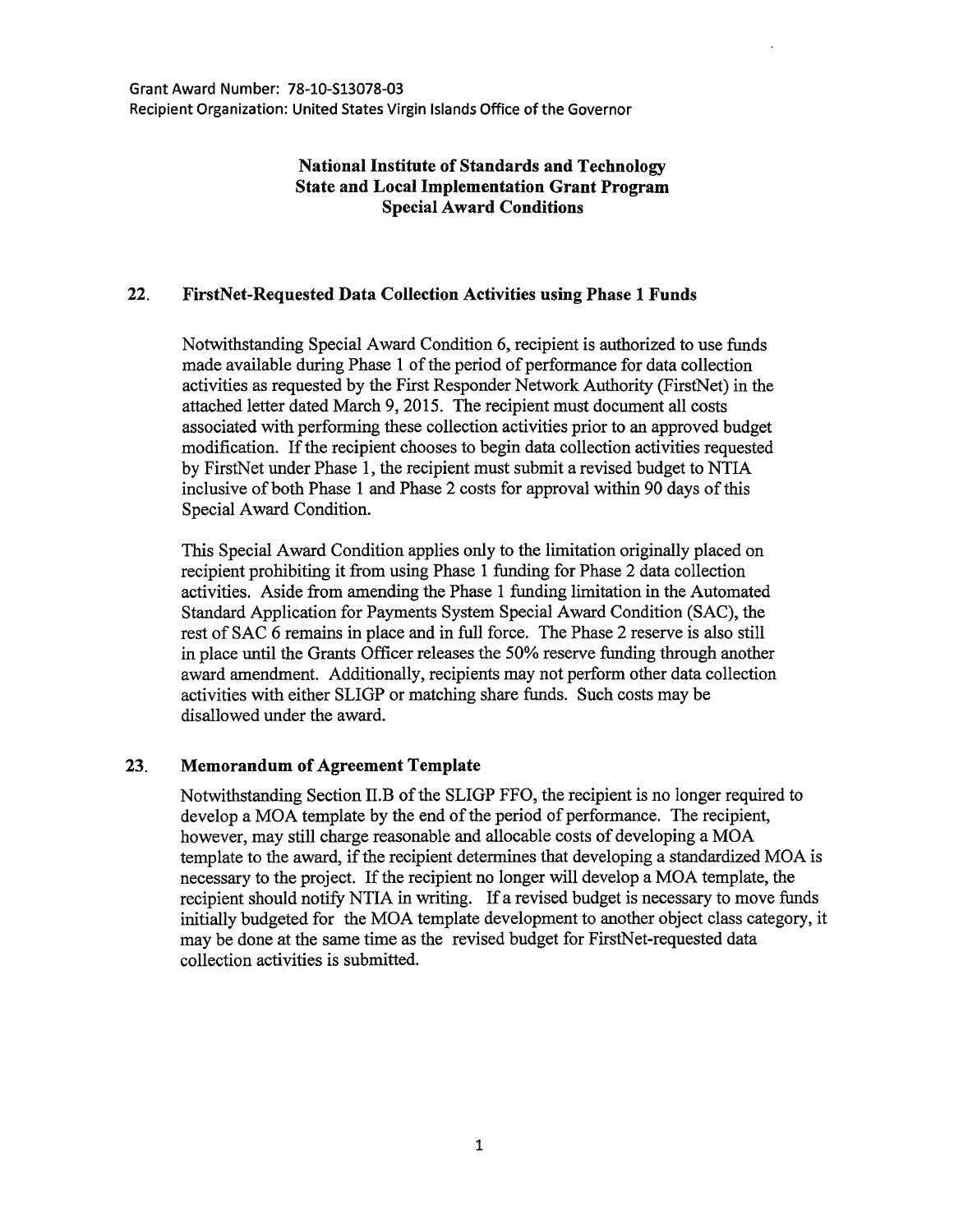

March 9, 2015

The Honorable Lawrence E. Strickling Assistant Secretary for Communications and Information U.S. Department of Commerce 1401 Constitution Avenue, N.W. Washington, D.C. 20230

RE: SLIGP Second Phase - Finalized Data Collection Elements

Dear Assistant Secretary Strickling:

The First Responder Network Authority (FirstNet) has confirmed its approach to data collection for the second phase of the State and Local Implementation Grant Program (SLlGP) following meetings with, and the receipt of input from, the State Single Points of Contact (SPOCs). Based on the processes and anticipated timing for the development of the Comprehensive Network Solution(s) Request for Proposal and State Plans for building, operaling, and deploying the nationwide public safety broadband network, along with the feedback from many SPOCs, FirstNet has concluded that the attached data collection elements are those that would be useful for the second phase of SLIGP and will pursue accordingly.

·The attached data elements are intended to maximize the collection of stakeholder inputs for FirstNct's planning process to help shape the Nationwide Public Safety Broadband Network acquisition and ultimately the State Plans that are delivered to each Governor. In particular, FirstNet will request data from the States on five general topics:

- I) Coverage desired coverage areas and deployment phases
- 2) Users and Operational Areas information on potential user base and their operational areas
- 3) Capacity Planning- information on applications and data usage
- 4) Current Providers / Procurement information on current service providers, plans, and potential barriers to adoption
- 5) State Plan Decision documentation of the process and potential barriers for State Plan decision-making

I thank you for your prompt attention to this matter and, as always, look forward to our ongoing

partnership on SLIGP endeavors.<br>Sincerely TJ Kennedy

Acting Executive Director First Responder Network Authority

Stephen Fletcher, Associate Administrator for Public Safety  $cc$ : National Telecommunications and Information Administration